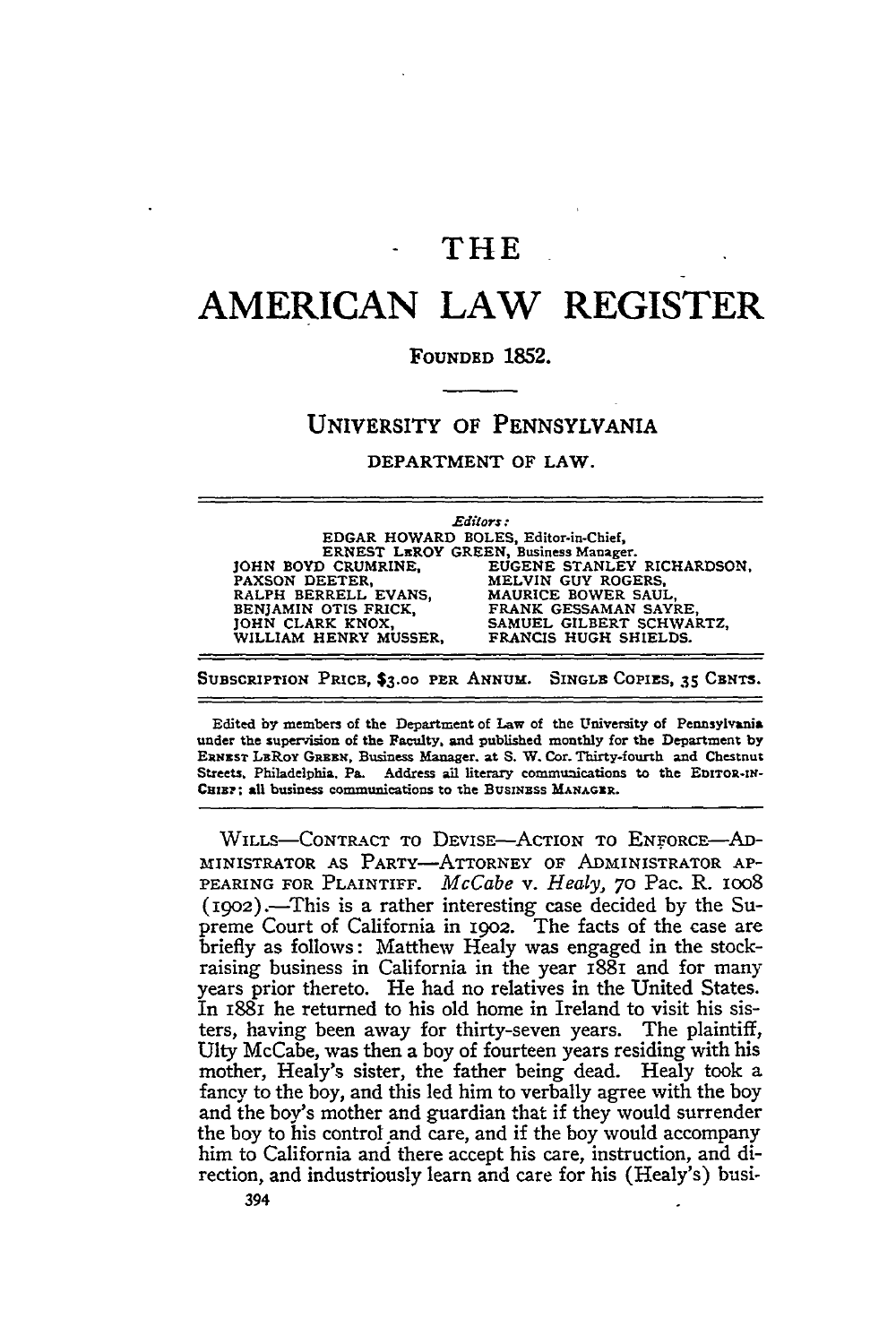ness, property, and interests as long as Healy lived, he would take good care of the boy, treat him as his son, and "upon his death he should have all property of every character wheresoever situated that Healy should own at the time of his death, and that he would will the boy all his estate." **'** McCabe, the plaintiff, in accordance with this agreement accompahied Healy back to California, and the two there kept faith to the full letter of the understanding. The plaintiff managed Healy's interests well and substantially performed his part of the contract. Healy, however, died intestate. This was a suit against Healy's heirs-at-law for specific performance of the contract and' to obtain a decree that the title of the property of Healy was in the plaintiff. The court considered that the plaintiff was equitably entitled to the estate and made a decree accordingly.

Such a case as this is not of infrequent occurrence and so the decision is of some importance. It raises many nice points and objections which are discussed at length by the'judge in reaching his conclusion. It is well to review and consider them systematically.

*i. Right to make contract to devise.* This is unquestioned. In *Johnson v. Hubbel,* io N. J. Eq. **332** (1855), it is said: "There can be no doubt but that a person may make a valid agreement binding himself legally to make a particular disposition of his property by last will and testament. The law permits a man to dispose of his own property at his pleasure, and no good reason can be assigned why he may not make a legal agreement to dispose of his property to a particular individual or for a particular purpose as well by will as by conveyance to be made at some specified future period or upon the happening of some future event." Pomeroy on Specific Performance is to the same effect, where it is expressed thus: "Courts of Equity will under special circumstances enforce a contract to make a will or to make a certain testamentary disposition; and this may be done even when the agreement was parol where, in reliance upon the contract, the promisee has changed his condition and relations so that a refusal to complete the agreement would be a fraud on him. The relief is granted not **by** ordering a will made, but **by** regarding the property in the hands of the heirs, devisees, assignees, or representatives of the deceased promissor as impressed with a trust in favor of the plaintiff and **by** compelling the defendafit, who must belong to some one of these classes of persons, to make such disposition or conveyance of the property as will carry out the intent of the agreement." **A** man might renounce every power, benefit, or right which the law gives him, and he will be bound **by** his agreement to do so provided the agreement be entered into fairly, without surprise, imposition, or fraud,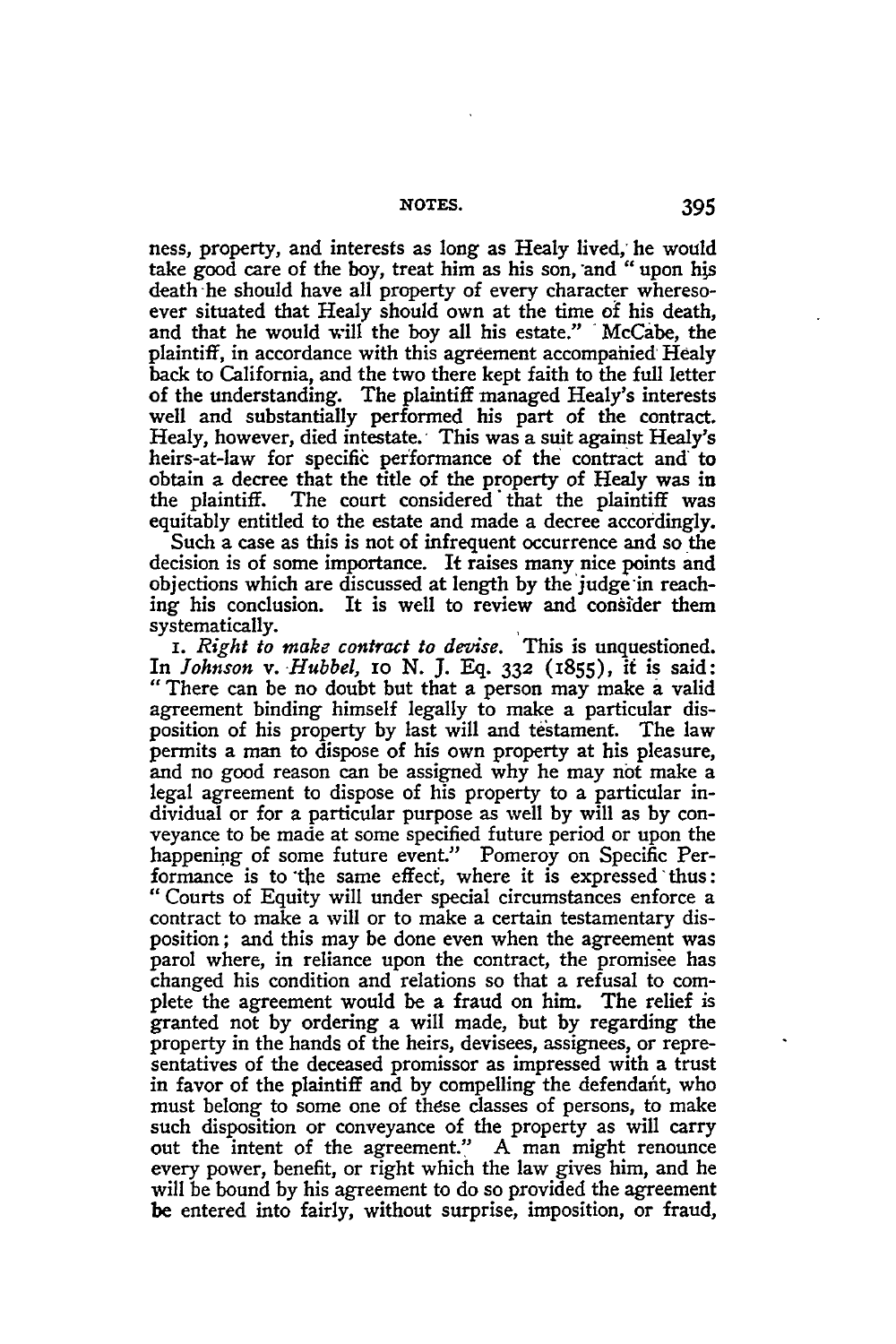and that it be reasonable and moral. *Rivers v. Executors of Rivers,* 3 Desaus. **Eq. (S.** Car.) 195 (I8II).

**2.** *The Consideration.* This in the typical case is the care and protection of the testator till his death and the services incident thereto. The argument is usually advanced that the plaintiff can be compensated for his services in- money, and so the decree should not be granted, but the plaintiff be left to his remedy on a *quantum meruit.* But it can be answered, and is so answered in the cases on the subject, that, first, it was not the intention of the parties to the contract that the services of the plaintiff, or the consideration for the promise, should be compensated in money; and, secohdly, that it is impossible to estimate the value of such services by a pecuniary standard. In *Brinton v. Van Cott,* 8 Utah, 33 **(i892),** a similar case, it is said: "The services rendered were of such a peculiar character that it would be exceedingly difficult and probably impossible to estimate their value to the deceased by any pecuniary standard. It was not the intention to measure such services by a pecuniary standard." Again, in *Burns v. Smith,* 53 Pac. 742 (1898) **:"** Parties cannot be put in statu quo. The disposition claimed is carrying out the cherished intention of the deceased in relation to the plaintiff. In the very nature of things, nine years in the life of a child so change conditions that it is out of the power *.of* an earthly tribunal to restore the parties to -their original situation and environment, and courts therefore compel them to stand upon and abide by the record they have made.'?

But it must be further considered that if the consideration be slight, so as to make the contract apparently unfair, specific performance will be denied, for to entitle one to such a decree the contract must be fair, just, and equitable in all its parts. The consideration must be deemed adequate by the court. This is strongly upheld in *Woods v. Evans,* **113** Ill. 188 (i885). There the plaintiff was an infant orphan—inmate of a charitable organization., Short, a married man possessed of property worth \$2o,oo, with the consent of the institution contracted with the plaintiff that if she would enter his service and live with him till she should become eighteen (a period of seven years), and during all that time faithfully serve and obey him as a good, orderly servant and as a dutiful child should, he, in consideration thereof, undertook to take her from the institution, adopt her in his family, support, maintain, and educate her, and leave her at his death a child's share of his estate. The court in its opinion says: "The services agreed to be rendered here could 'in no sense be regarded as equivalent for the property agreed to 'be given. It is plain to any person of ordinary intelligence that the support and education would fully, compensate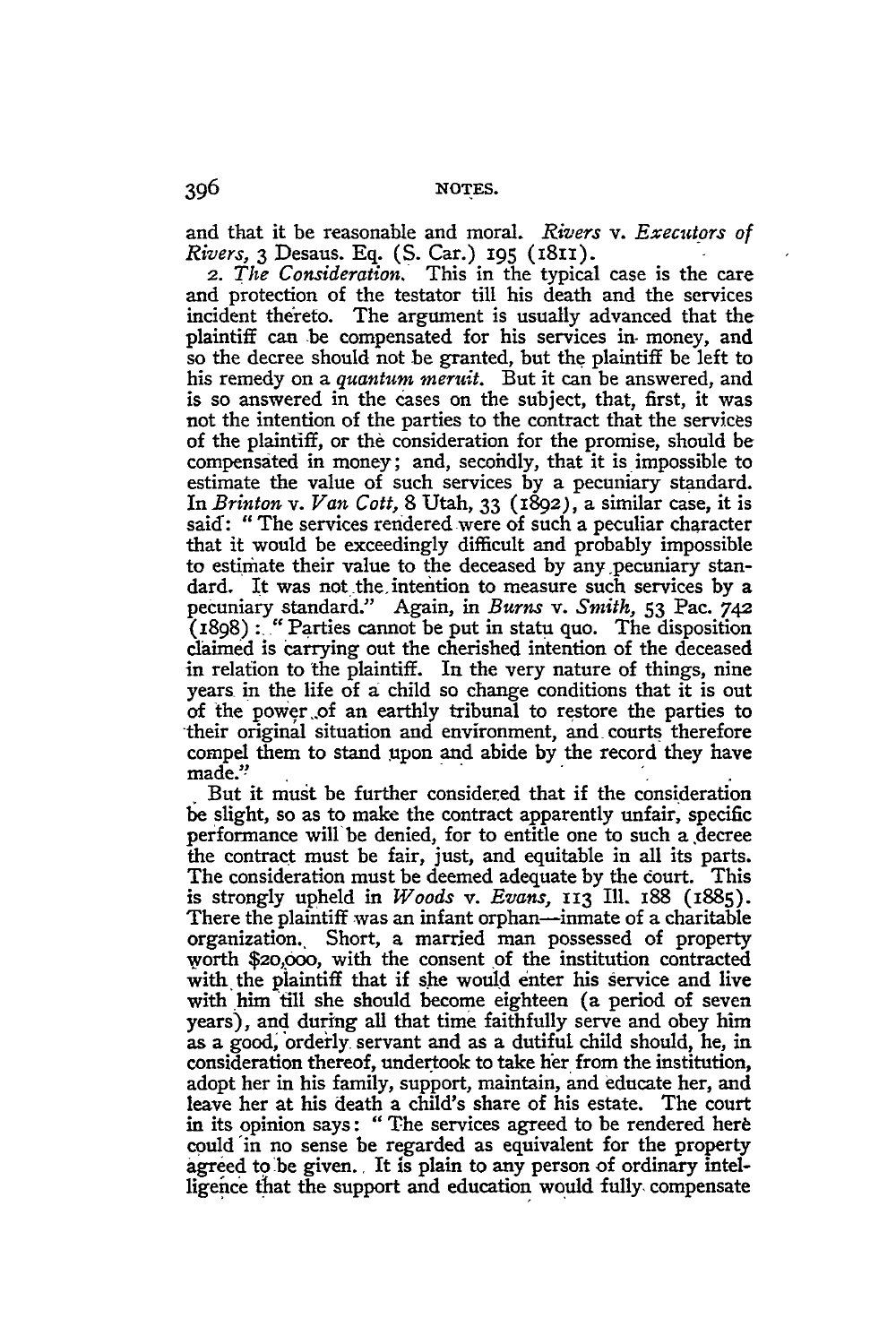the plaintiff for all the services agreed to be rendered, but, notwithstanding this, if a specific performance of the contract set out in the bill should be decreed, she will receive in addition to what she has already received quite a large fortune. Under such circumstances, can the contract be regarded as fair and just in all its parts?" And on this ground, together with another ground to be considered *infra,* specific performance was denied. See also *Ikerd v. Beavers,* io6 Ind. 483 (1886).

*3. Terms of the contract must be definite, certain, and clearly proven.* The contract must be established by direct and positive proof and without conflicting evidence—definite as to the property to be given and the services to be rendered. And the reason for this appears in this sentence from the American and English Encyclopedia: "Parol agreements to make specific testamentary provision have been a source of difficulty to the courts. Courts listen reluctantly to verbal statements of what dead men have said." And again: " Claims of this nature against dead men's estate resting entirely on parol, based largely on loose declarations, presented in some cases years after the services were rendered and when the lips of the party principally interested are closed in death, require the closest and most careful scrutiny to prevent injustice being done." *Wall's Appeal,* III Pa. 460 (1886). So that we see that the courts require strict proof; but when the evidence clearly establishes a plain, definite contract, and a substantial performance on the promisee's part, they will not hesitate to make the decree sought.

So a promise in consideration of service to give the plaintiff " as much as any relation on earth" or "a share with all my nephews at my last" have been considered too indefinite to be enforced. " Such claims are always dangerous, and when they rest on parol evidence they should be strictly scanned. Especially when an attempt is made under cover of a parol contract to effect a distribution different from that which the law makes or that which decedent has directed **by** his will, should it meet with no favor in a court of law. Even if any such contract may be in force, it can only be when it is clearly proved by direct and positive testimony and when its terms are definite and certain." *Graham v. Graham's Executors,* 34 Pa. 475 (1859).

So "if you will move to my farm and take care of and support me during my lifetime, I will convey to you in a reasonable time a certain piece of land" has been likewise'held too indefinite and unfair, as the quality of support to be furnished is wholly in the discretion of the plaintiff. *Ikerd v. Beavers (supra)*.

Nor is this sufficiently definite: "Don't be discouraged; you shall be paid for all your hard work. I will leave you this place." *Bash v. Bash,* 9 Pa. 260 (1848). Moreover, in that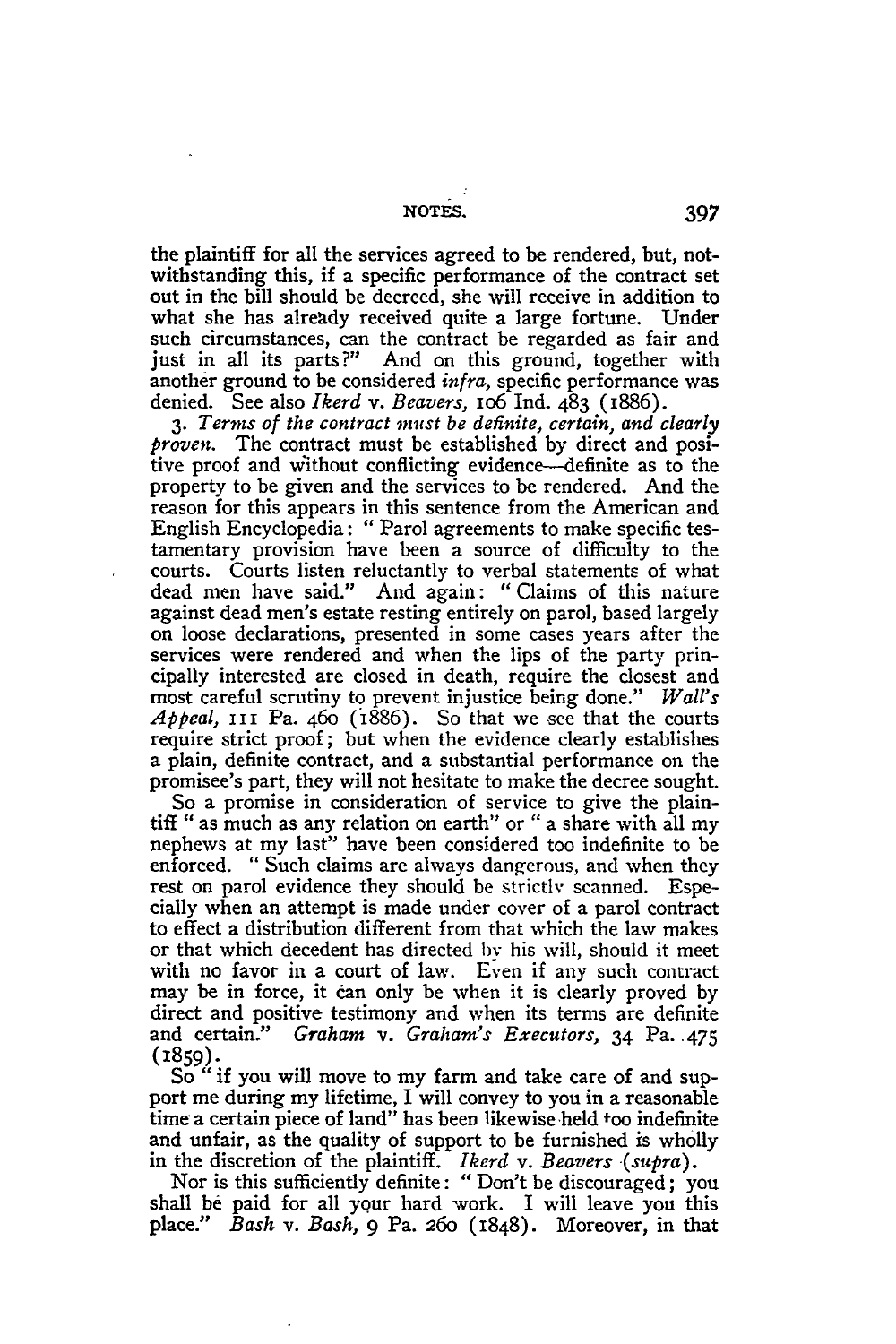case it is said, "It is error to instruct the jury that it is sufficient if the evidence is clear and satisfactory--it must be *direct and positive."*

Courts have refused to enforce a contract of this kind, "I will provide for you so that you will never want during your life," for it can be seen at a glance that this is hopelessly uncertain. *Wail's Appeal (supra).* But a contract to devise "a child's share" is sufficiently certain. *Healy v. Simpson, I 13* Mo. 340 (1892).

As to proof of the contract, the testimony of two witnesses that the testatrix promised to remember the plaintiff in her Will and to provide for her when she died in consideration of certain household services has been held insufficient to establish a contract to make a will in favor of the plaintiff. *Newton's Executors v. Field, 98* **Ky.** 186 (1895).

*4. The applicability of the Statute of Frauds to such contracts.* These contracts being such as relate to the transfer of land, naturally the point is raised that the contract is within the Statute of Frauds, which requires such contracts to be in writing, and that, resting entirely on parol evidence, they cannot be enforced. While most. of the courts seem to consider the contract one to which the statute is applicable (see *Alerding v. Allison,* 68 N. E. 185, a very recent decision), yet they get around this difficulty on the ground that the services having been rendered when the suit is brought, there has been such a part performance as to take the contract out of the working of the statute, for in most of these cases the plaintiff's part is substantially performed and all that remains to be done is the defendant's obligation-viz., to make the transfer.

"An agreement by a man and wife to adopt the plaintiff as their child and provide and care for her and leave her their property at their death is taken out of the operation of the Statute of Frauds when the plaintiff has fully performed the contract on her part **by** living with and obeying them as parents and paying them her wages." *Sharkey v. McDermott,* 91 Mo. 647 (1887), following *Wright v. Tinsley,* **30** Mo. **389** (i86o). Accord, *Brown v. Sutton,* **129 U. S. 238** (1889). Contra, *Wallace v. Long,* **105** Ind. **525** (1886), where the plaintiff was left to his remedy on a *quantum meruit.*

**5.** *Contract must not interfere with rights of innocent third parties.* This proposition is supported **by** the case of *Owens'v. McNally,* 113 Cal. **444** (1896). There the plaintiff agreed to leave her home and accompany the defendant to California and live with him and care for him, he to will her his property. Subsequent to the agreement he married. After remarking that the contract was rather vague and uncertain the court continued: "The complainant has a right to the protection of this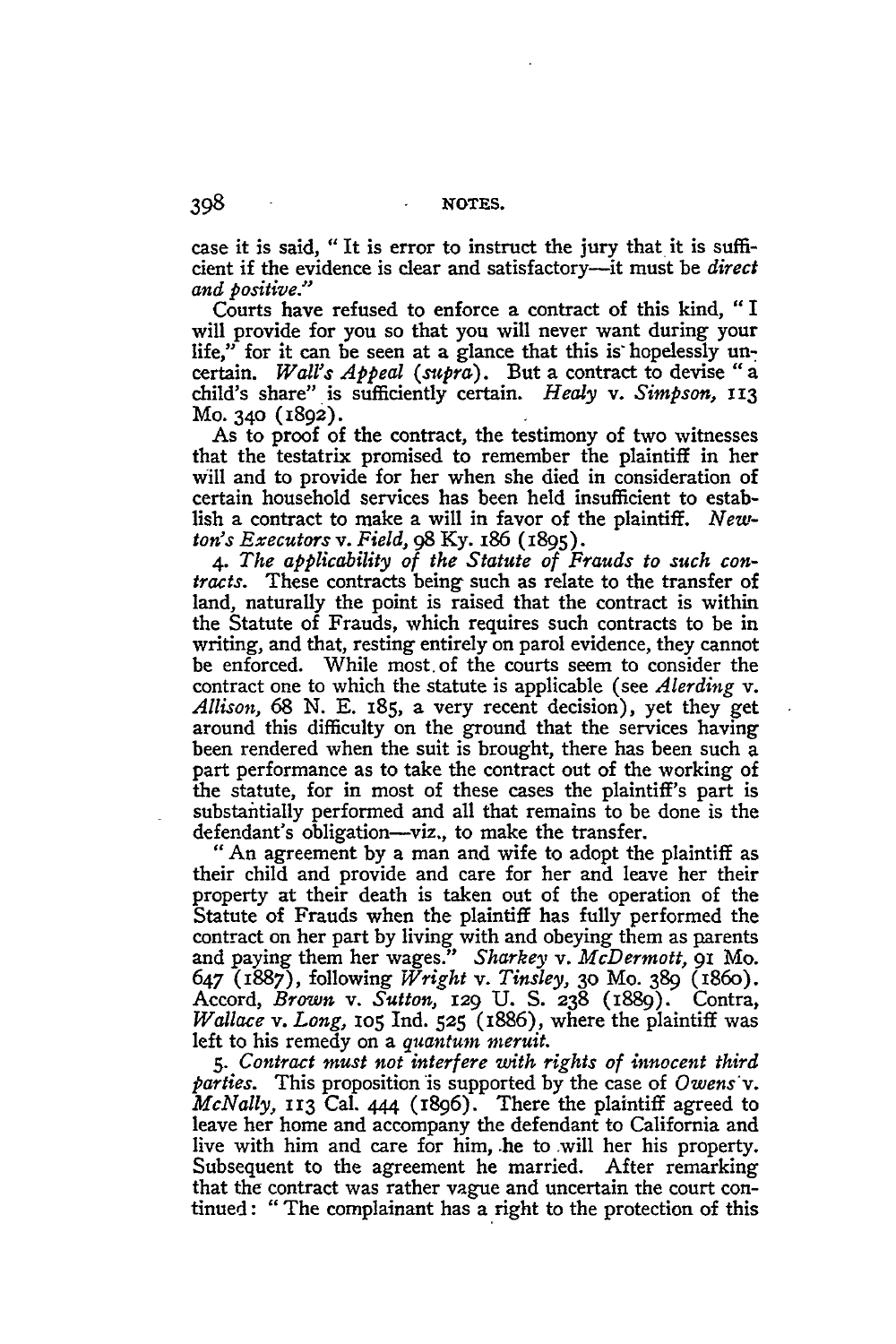court and its aid in protecting her rights, but if that protection and aid cannot be afforded him without invadihg and disregarding the rights of others, this court may not, in 'its anxiety and desire to relieve one party, inflict a wrong and injury upon another entirely innocent in the transaction." The widow was ignorant of-the contract till the death of her husband and so her rights cannot be swept aside, but the plaintiff will be relegated to a *quantum meruit.* This is analogous to the revocation of a will by change of the testator's circumstances.

**"** Courts will not enforce the specific performance of a contract at the instance of a vendor where his title is involved in difficulties which cannot be removed or where it would not be equitable to make such a decree." This applies to a contract to devise land as well as a contract to sell land. *Johnson v. Hubbell (supra).*

It would perhaps be proper, at this time, to make clear on just what grounds the relief desired in such a case is granted. It is succinctly stated as follows: "The general principle to be extracted from the authorities is that if the plaintiff with the knowledge and consent of the promissor does acts pursuant to and in obvious reliance upon a verbal agreement, which so change the relation of the parties as to render a restoration of their former condition impracticable, it is a *virtual fraud* upon the part of the promissor to set up the statute in defence and thus to receive to himself the benefit of acts done **by** the plaintiff, while the latter is left to the chance of a suit at law for reimbursement for the value of his outlays, or to an action on a *quantum ineruit* for the value of his services." *Townsend v. Vanderwerkes;* 16o U. S. 171 (1895).

The above-mentioned points are those usually raised and discussed in a case of such a nature, and as in the case at hand all such conditions were satisfied, the contract being fair, certain, and clearly proven, with the rights of no innocent third parties intervening and the plaintiff having substantially performed his part, the decree was rightly granted. The case is undoubted law and would be followed in nearly all jurisdictions. There are some seemingly discordant cases which have been cited as conflicting with the principle laid down in this case, but these can mostly be distinguished as not complying with all of the above conditions.

*Cox v. Cox,\_26* Grattan (Va.) **305** (1875), is distinguishable, as there the plaintiff died before the defendant and so did not complete his part of the contract, which required services until the defendant's death.

The judge in *Spr mkle v. Hayworth*, 26 Grattan, 384 (1875), seemed to see several difficulties: I. That a written instrument cannot be varied by parol. But this is misconceived, as the